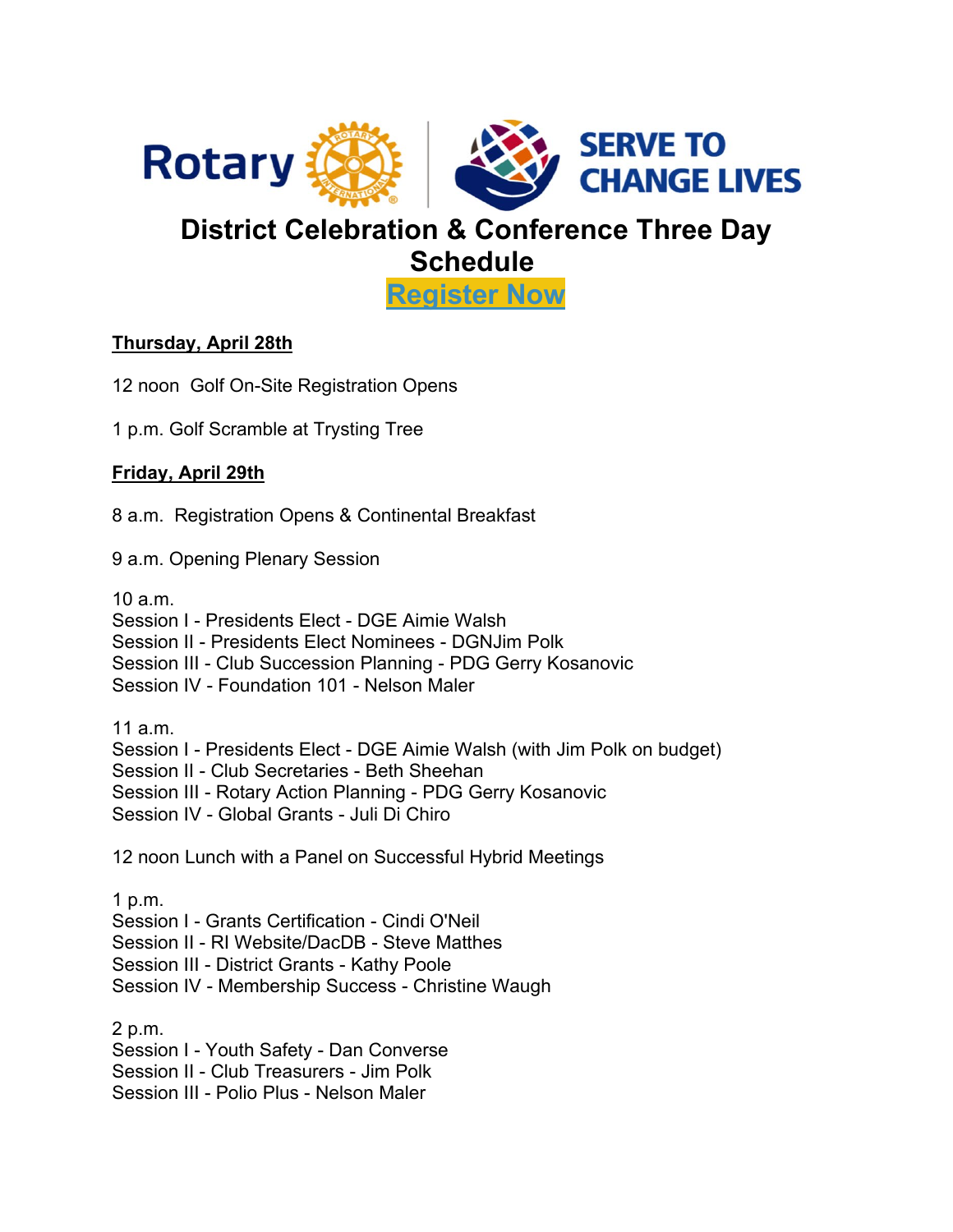3 p.m. Session I - Crisis Management - Claudette McWilliams & Cindi O'Neil Session II - Public Image - Judy Corwin Session III - Creating a Successful Service Project - Rick Olson

5 p.m. Rotary Street Party - 1st Street, Downtown Corvallis

## **Saturday, April 30th**

8 a.m. Registration Opens & Continental Breakfast



9 a.m. Opening Session

- District Governor Welcome
- Planned Programming

10 - 10:50 a.m. Session A - Plenary Session

• *Climate Emergency--Rotarians in Action, John Mathers*

11 - 11:50 a.m. Session B - Breakouts

- *Schools in the Spotlight, School Administrators Melissa Goff, Ryan Noss and Susan Gardner*
- *Navigating Social Media Through Narrative (With A Side of Coffee), Barista/Social Media expert Morgan Eckroth*
- *What's going on with our Economy today, here and elsewhere, Karla Chambers*
- *Introducing Drug Courts to Vietnam: Pursuit of Justice, local District Attorney John Haroldson*
- *Charismatic Robots in Everyday Human Spaces, Dr. Heather Knight*
- *Podcasting: Experience the New Storytelling, Dan Smith*
- *To Boldly Go: Why We Need Star Trek for a Better World, Dr. Jose-Antonio Orosco*

12 noon - 1:30 p.m. Lunch with 4-Way Test Finals Program

1:30 - 2:20 p.m. Session C - Breakouts

• *The Climate Discussion, John Mathers and Nikki Rizzardini*